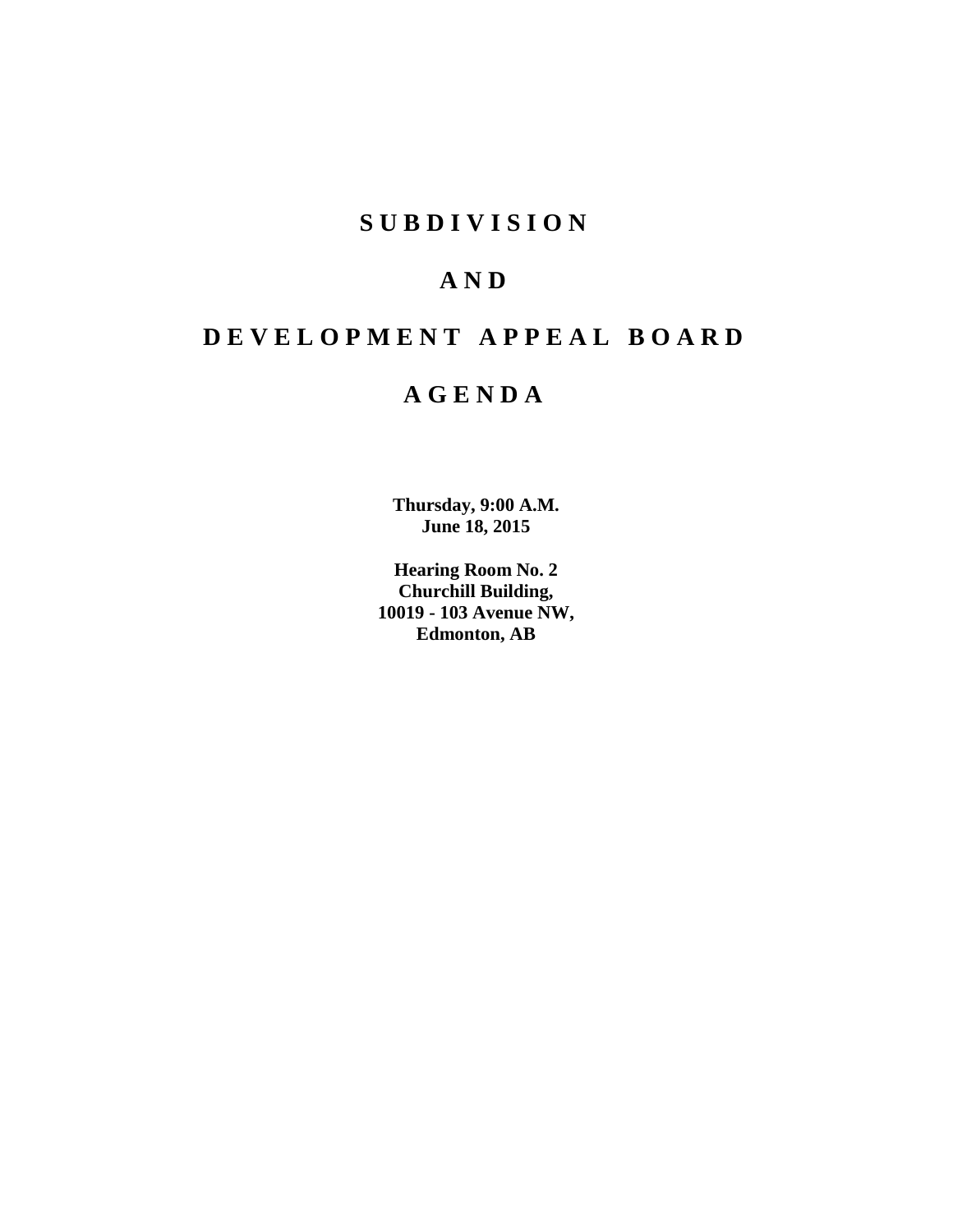## **SUBDIVISION AND DEVELOPMENT APPEAL BOARD HEARING ROOM NO. 2**

|                                         | 9:00 A.M.   | SDAB-D-15-128 | Construct a two Storey Accessory Building with<br>Garage Suite on second floor (11.89m x 7.32m)<br>and to demolish an existing Accessory Building<br>$(6.78m \times 7.34m)$ |  |
|-----------------------------------------|-------------|---------------|-----------------------------------------------------------------------------------------------------------------------------------------------------------------------------|--|
|                                         |             |               | 8512 - 70 Avenue NW<br>Project No.: 153010716-004                                                                                                                           |  |
| LUNCH BREAK $- 12:00$ p.m. to 1:00 p.m. |             |               |                                                                                                                                                                             |  |
| $_{\rm II}$                             | $1:00$ P.M. | SDAB-D-15-129 | Develop a Secondary Suite in the basement of<br>an existing Single Detached House                                                                                           |  |
|                                         | WITHDRAWN   |               | 8321 - 79 Avenue NW<br>Project No.: 158972738-007                                                                                                                           |  |
|                                         |             |               |                                                                                                                                                                             |  |

*NOTE: Unless otherwise stated, all references to "Section numbers" refer to the authority under the Edmonton Zoning Bylaw 12800.*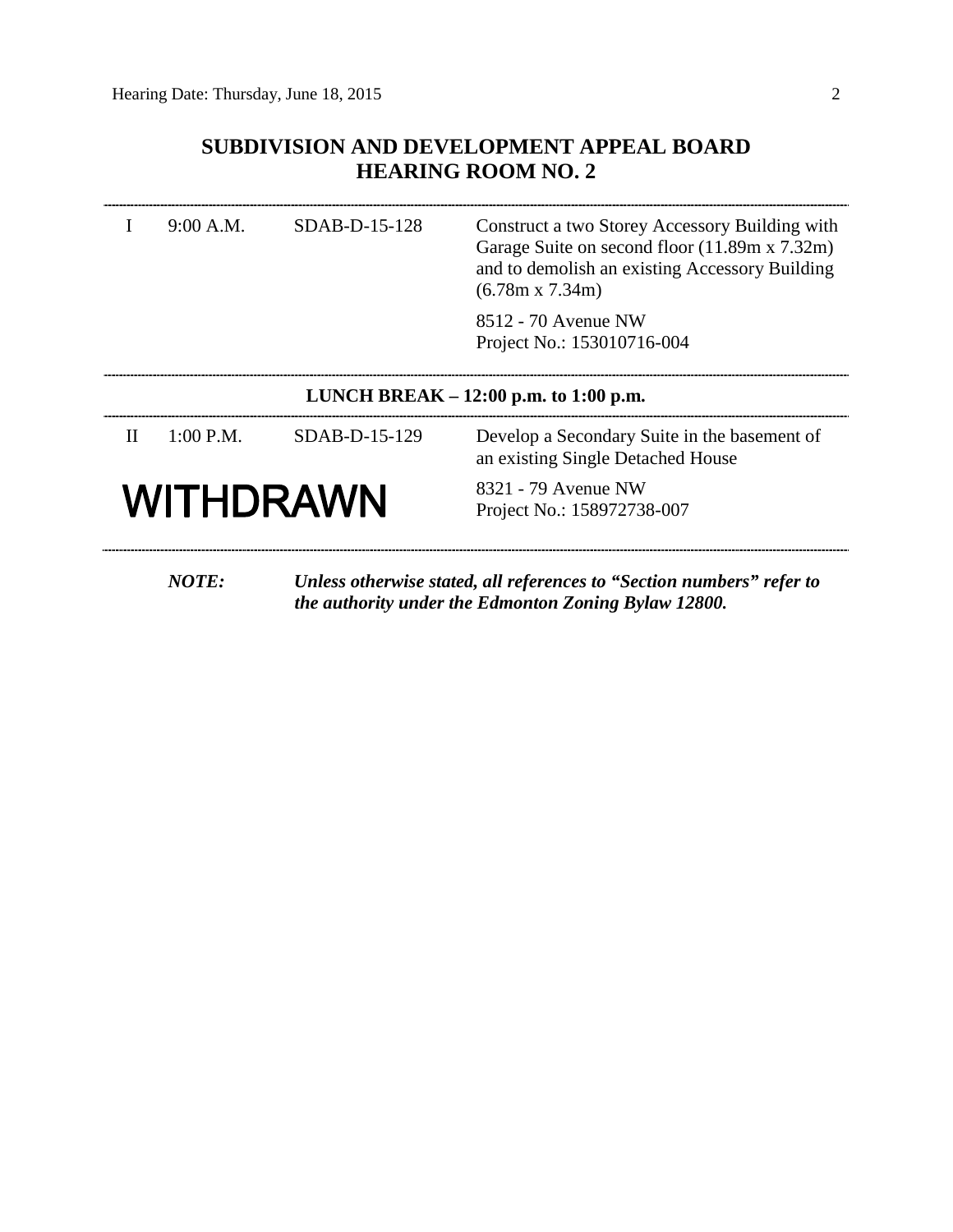#### **ITEM I: 9:00 A.M. FILE: SDAB-D-15-128**

#### AN APPEAL FROM THE DECISION OF THE DEVELOPMENT OFFICER BY AN ADJACENT PROPERTY OWNER

## APPELLANT:

APPLICATION NO.: 153010716-004 APPLICATION TO: Construct a two Storey Accessory Building with Garage Suite on second floor  $(11.89m \times 7.32m)$  and to demolish an existing Accessory Building (6.78m x 7.34m) DECISION OF THE DEVELOPMENT AUTHORITY: Approved with conditions DECISION DATE: May 13, 2015 DATE OF APPEAL: May 20, 2015 NOTIFICATION PERIOD: May 19, 2015 through June 1, 2015 RESPONDENT: Metalta Design Builders MUNICIPAL DESCRIPTION OF SUBJECT PROPERTY: 8512 - 70 Avenue NW LEGAL DESCRIPTION: Plan 2440KS Blk 9 Lot 11 ZONE: RF1 Single Detached Residential Zone OVERLAY: Mature Neighbourhood Overlay STATUTORY PLAN: N/A

#### DEVELOPMENT OFFICER'S DECISION

APPROVED - The proposed development is approved subject to the following conditions:

This Development Permit authorizes the development of a two storey Accessory Building with Garage Suite on second floor (11.89m x 7.32m) and to demolish an existing Accessory Building (6.78m x 7.34m). The development shall be constructed in accordance with the stamped and approved drawings.

Landscaping shall be installed as per the stamped and approved plans.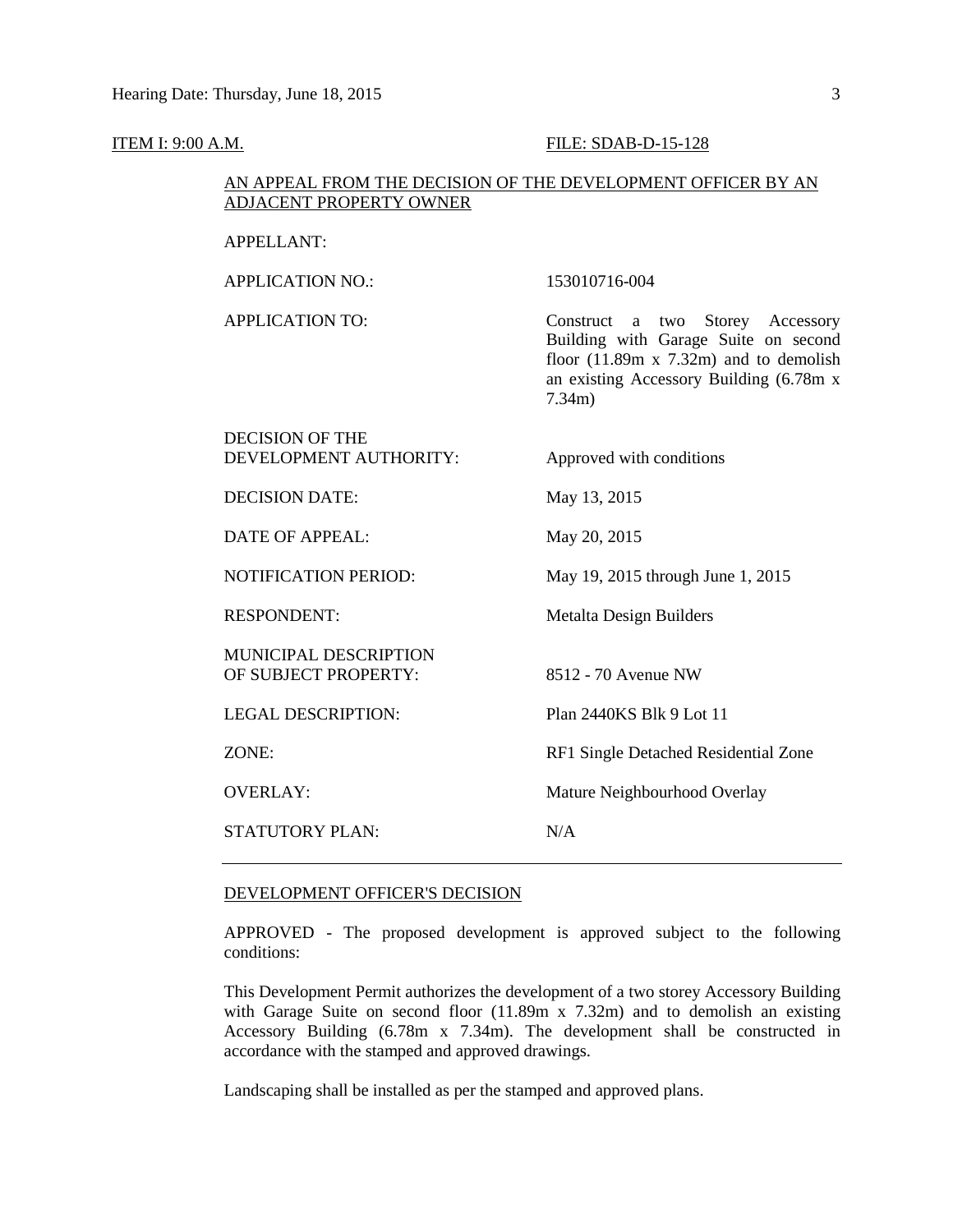The maximum Height of the Garage Suite shall be 5.5 m or up to 1.5m greater than the Height of the principal Dwelling as constructed at the time of the Development Permit Application, as per the definition of Section 6.1(49). (Reference Section 87.2.a.ii)

Only one of a Secondary Suite or a Garage Suite may be developed in conjunction with a principal Dwelling. (Reference Section 87.11)

Notwithstanding the definition of Household within this Bylaw, the number of unrelated persons occupying a Garage Suite or Garden Suite shall not exceed three. (Reference Section 87.12)

A Garage Suite or Garden Suite shall not be allowed within the same Site containing a Group Home or Limited Group Home, or a Major Home Based Business and an associated principal Dwelling, unless the

Garage Suite or Garden Suite is an integral part of a Bed and Breakfast Operation in the case of a Major Home Based Business. (Reference Section 87.13)

A Garage Suite or Garden Suite shall not be subject to separation from the principal Dwelling through a condominium conversion or subdivision. (Reference Section 87.15)

Immediately upon demolition of the building, the site shall be cleared of all debris.

Notes:

This Development Permit was granted pursuant to Sections 12.4. Subject to the right of appeal the permit is NOT VALID until the required Notification Period expires (date noted below) in accordance with Sections 21.1 and 17.1.

An approved Development Permit means that the proposed development has been reviewed only against the provisions of the Edmonton Zoning Bylaw. It does not remove obligations to conform with other legislation, bylaws or land title instruments such as the Municipal Government Act, the ERCB Directive 079, the Edmonton Safety Codes Permit Bylaw or any caveats, covenants or easements that might be attached to the Site. (Reference Section 5.2)

The applicant is advised to contact a Safety Codes Officer at 496-3100 to determine if the structure would require modification to comply with the Alberta Building Code for the use of a Secondary Suite.

A Building Permit is required for any construction or change in use of a building. For a Building Permit, and prior to the Plans Examination review, you require construction drawings and the payment of fees.

Due to the presence of an existing curb crossing which matches the location and size of the proposed access, there are no requirements for a separate curb crossing permit. The applicant is advised that should the location or size of the existing crossing change, a separate curb crossing permit is required.

Unless otherwise stated, all above references to section numbers refer to the authority under the Edmonton Zoning Bylaw 12800.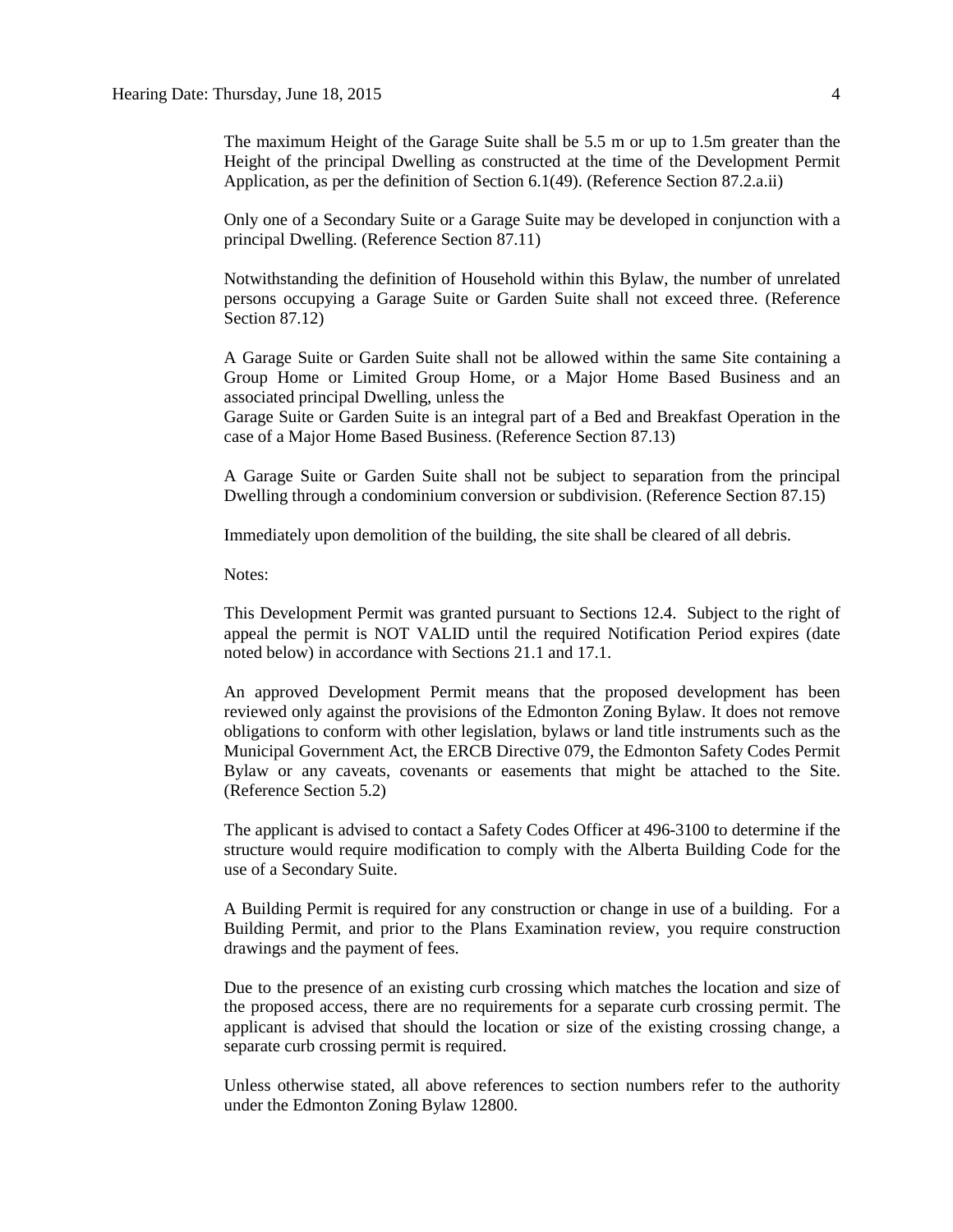#### **VARIANCES:**

Class B Discretionary Development: Garage Suite is a Discretionary Use in the RF1 zone. (Section 110.3(3))

Section 87.3.a - The maximum Floor Area shall be 60 m2 for a Garage Suite (above Grade).

- Proposed Floor Area: 66.89 m2

- Exceeds by: 6.89 m2

Section 54.2 Schedule 1 - 2 Garage Suite - 1 parking space per 2 Sleeping Units in addition to the parking requirements for primary Dwelling.

- Required on-site parking: 3 stalls

- Proposed: 2 stalls

- deficient by: 1 stall

Notes:

This Development Permit is NOT valid until the Notification Period expires in accordance to Section 21.1. (Reference Section 17.1)

Unless otherwise stated, all above references to section numbers refer to the authority under the Edmonton Zoning Bylaw 12800.

#### APPELLANT'S SUBMISSION

We are opposed to having a 2.5 high garage suite in our neighbourhood; we are opposed to the "relaxation" of the maximum floor area, the required parking stalls, as well as proposed usage of the building.

Reduced sunlight on our property and loss of privacy with windows/door structures overlooking our property and back yard. Also have concerns with noise created by rental property and snow shed issues on the back alley.

#### SUBDIVISION AND DEVELOPMENT APPEAL BOARD OFFICER'S COMMENTS

A **Garage Suite** is a Discretionary Use in the RF1 Single Detached Residential Zone, Section 110.3(3).

Under Section 7.2(3), **Garage Suite** means an Accessory Dwelling located above a detached Garage (above Grade); or a single-storey Accessory Dwelling attached to the side or rear of, a detached Garage (at Grade). A Garage Suite is Accessory to a building in which the principal Use is Single Detached Housing. A Garage Suite has cooking facilities, food preparation, sleeping and sanitary facilities which are separate from those of the principal Dwelling located on the Site.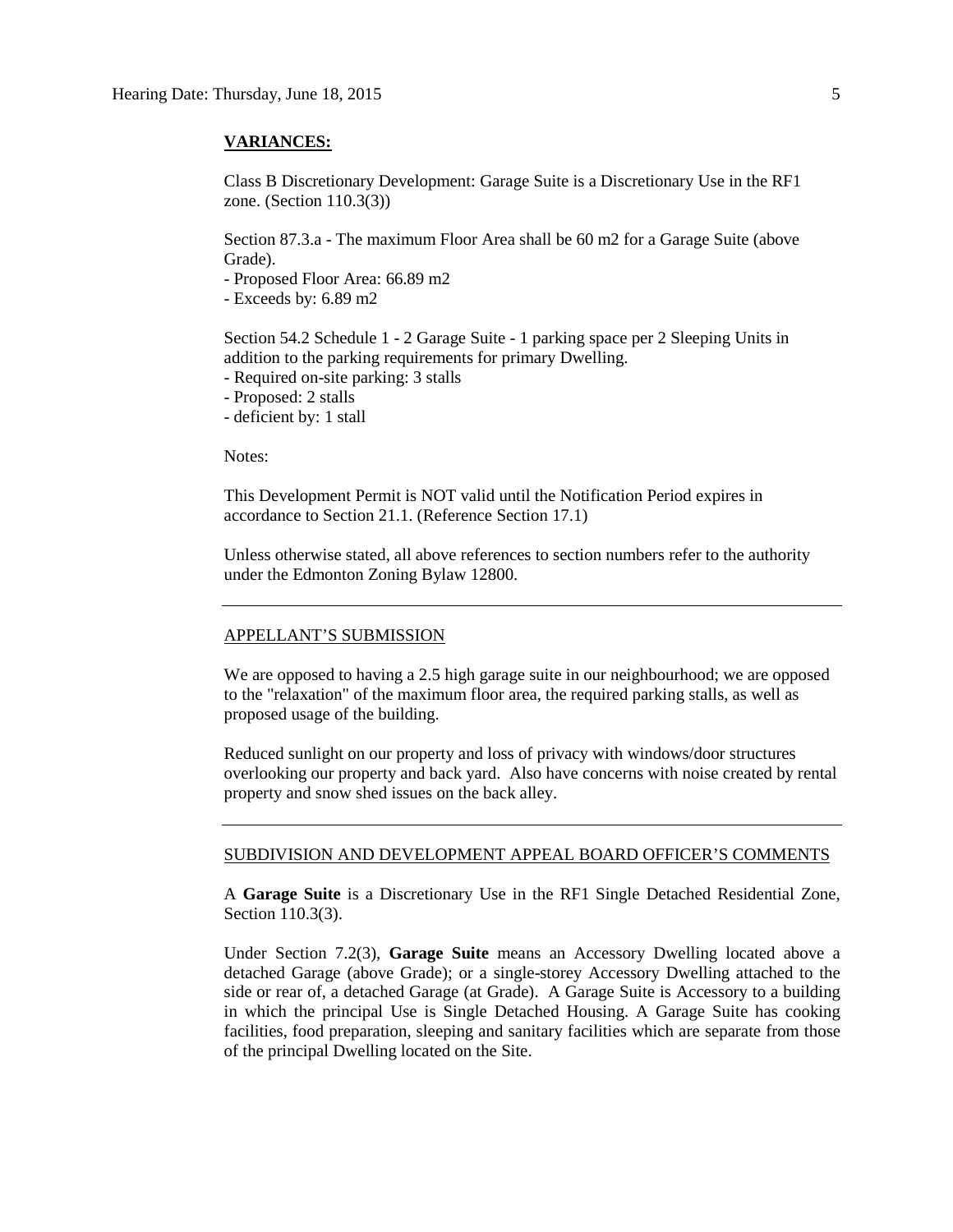A Garage Suite has an entrance separate from the vehicle entrance to the detached Garage, either from a common indoor landing or directly from the exterior of the structure. This Use Class does not include Secondary Suites or Garden Suites.

The submitted Site Plan shows that the subject site has a (north) Site Width of 18.32 metres, and an (east) Site depth of 41.390 metres. The proposed Garage Suite is 11.89 metres by 7.32 metres in size and is located 4.45 metres from the (west) flanking Side Lot Line, 2.00 metres from the (east) Side Lot Line, 0.90 metres from the (north) Rear Lot Line, and 10.75 metres from the Principal Building to the south. Vehicular access to the proposed Garage Suite is from the (west) flanking public roadway.

The plans show the proposed Suite is located on the second floor of the Garage and consists of a living room, a kitchen, a bedroom, a bathroom, and a mechanical room. Access to the proposed Suite is from an exterior staircase on the (south) elevation of the Garage.

This application was approved by the Development Officer subject to conditions.

Pursuant to Section 11.3 and 11.4 and subject to the right of appeal to the Subdivision and Development Appeal Board, Section 21.1, the Development Officer granted the following variances:

Section 87.3 states the maximum Floor Area shall be 60 square metres for a Garage Suite (above Grade), which may be increased by up to 7.5 square metres, only where this additional floor area comprises the area of a Platform Structure associated with the Garage Suite.

**The Development Officer determined the maximum Floor Area is 60 square metres and the proposed development provides a Floor Area of 66.89 square metres. A relaxation of 6.89 square metres was granted.**

Section 54.2 Schedule  $1(A)(2)$  states the parking requirements for a Garage Suite is 1 parking space per 2 Sleeping Units in addition to the parking requirement for the primary Dwelling. Tandem Parking is allowed for Secondary Suites, Garage Suites and Garden Suites.

Section 54.2 Schedule  $1(A)(3)$  states the parking requirements for Single Detached Housing is 2 parking spaces per Dwelling, may be in tandem and may include 1 Garage space. Where a Front Yard driveway provides access to a parking space that is not within the Front Yard, the Development Officer may consider this driveway as the provision of a second car parking space that is in tandem.

#### **The Development Officer determined the number of required on-site parking is 3 parking spaces and 2 parking spaces have been provided. A relaxation of 1 parking space was granted.**

The decision of approval by the Development Officer has been appealed by an abutting property owner located at 8508 – 70 Avenue.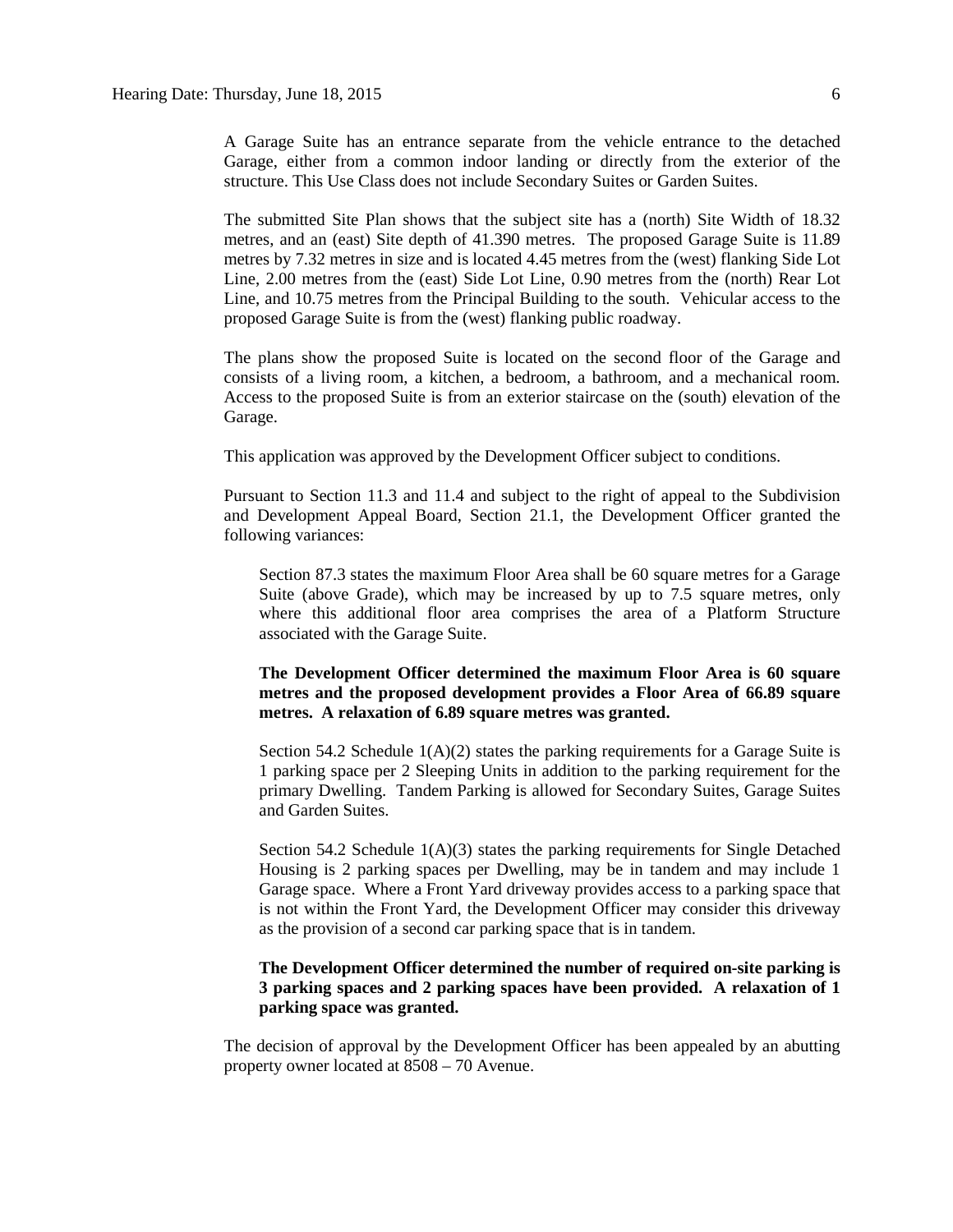Section 110.4(5) states Garage Suites and Garden Suites shall comply with Section 87 of this Bylaw.

Section 87 states Garage and Garden Suites shall be developed in accordance with the following regulations:

- 1. The minimum Site Area shall be as follows:
	- a. Garage Suite (above Grade): the minimum Site area shall be 400 square metres, except in the RR Zone, where it shall be 1.0 ha, the GLD and GLG Zones, where it shall be 370 square metres, and the TSLR Zone, where it shall be 412 square metres.
	- b. Garden Suite and Garage Suite (at Grade): the minimum Site area shall be [400](javascript:BSSCPopup()  [m2](javascript:BSSCPopup() except in the RR Zone, where it shall be 1.0 ha.
- 2. the maximum Height shall be as follows:
	- a. Garage containing a Garage Suite (above Grade):
		- i. [6.5 me](javascript:BSSCPopup()tres or up to [1.5 me](javascript:BSSCPopup()tres greater than the Height of the principal Dwelling as constructed at the time of the Development Permit Application, whichever is the lesser, where the building containing the Garage Suite has a roof slope of 4/12 (18.4°) or greater.
		- ii. [5.5 me](javascript:BSSCPopup()tres or up to [1.5 me](javascript:BSSCPopup()tres greater than the Height of the principal Dwelling as constructed at the time of the Development Permit Application, whichever is the lesser, where the building containing the Garage Suite has a roof slope of less than  $4/12$  (18.4°).
		- iii. notwithstanding (i) and (ii) above, in the case of the TSDR, TSLR and the GLG zones, the maximum height shall be [7.5metres.](javascript:BSSCPopup()
	- b. Garden Suite and Garage Suite (at Grade): the maximum height shall be 4.3 metres
- 3. the maximum Floor Area shall be:
	- a. 60 square metres for a Garage Suite (above Grade).
	- b. 50 square metres for a Garden Suite and for a Garage Suite (at Grade).
	- c. notwithstanding (a) and (b) above, the maximum Floor Area may be increased by up to 7.5 square metres, only where this additional floor area comprises the area of a Platform Structure associated with the Garage Suite or Garden Suite.
- 4. the minimum Floor Area of a Garage Suite or Garden Suite shall be 30 square metres.
- 5. the minimum Site Width for a Garage Suite or Garden Suite shall be the same as the minimum Site Width for the Zone.
- 6. the minimum Side Setback shall be:
	- a. for that portion of a detached Garage that contains a Garage Suite, the same as that for the principal Dwelling in the applicable Zone.
	- b. for a Garden Suite, the same as that for the principal Dwelling in the applicable Zone.
	- c. on a corner Site where a Garage Suite or Garden Suite abuts a flanking public roadway, other than a Lane, the minimum Side Setback shall not be less than that provided for the principal structure.
- 7. the minimum distance between a detached Garage containing a Garage Suite, and a Garden Suite and the principal Dwelling on the same Site, shall be 4 metres.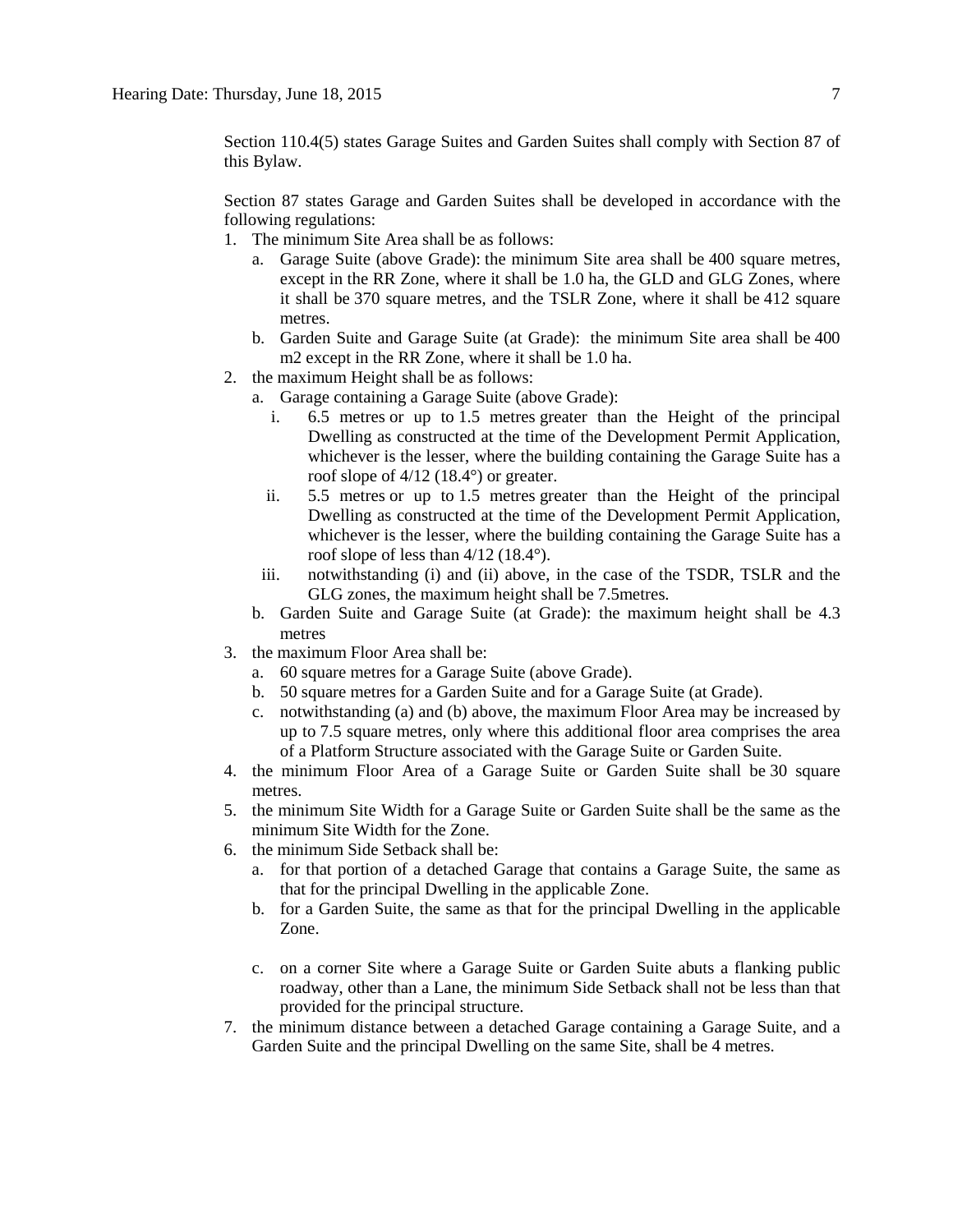- 8. windows contained within the Garage Suite portion of the detached Garage or the Garden Suite shall be placed and sized such that they minimize overlook into Yards and windows of abutting properties through one or more of the following:
	- a. off-setting window placement to limit direct views of abutting rear or side yard amenity areas, or direct view into a Garage Suite or Garden Suite window on an abutting Site;
	- b. strategic placement of windows in conjunction with landscaping or the placement of other accessory buildings; and
	- c. placing larger windows such as living room windows, to face a lane, a flanking street, or the larger of any Side Yard abutting another property.
- 9. no decks on Garage Suite or Garden Suite roofs shall be allowed.
- 10. 10. Platform Structures, including balconies, shall be allowed as part of a Garage Suite developed above a detached Garage only where the balcony faces the lane or a flanking roadway.
- 11. only one of a Secondary Suite, Garage Suite or Garden Suite may be developed in conjunction with a principal Dwelling.
- 12. notwithstanding the definition of Household within this Bylaw, the number of unrelated persons occupying a Garage Suite or Garden Suite shall not exceed three.
- 13. a Garage Suite or Garden Suite shall not be allowed within the same Site containing a Group Home or Limited Group Home, or a Major Home Based Business and an associated principal Dwelling, unless the Garage Suite or Garden Suite is an integral part of a Bed and Breakfast Operation in the case of a Major Home Based Business.
- 14. where Garage Suites or Garden Suites are Discretionary within the applicable Zone, the Development Officer may exercise discretion in considering a Garage Suite having regard to:
	- a. compatibility of the Use with the siting, Grade elevations, Height, roof slopes and building types and materials characteristic of surrounding low density ground-oriented housing and development;
	- b. the effect on the privacy of adjacent properties;
	- c. the policies and guidelines for Garage Suites and Garden Suites contained in a Statutory Plan for the area.
- 15. a Garage Suite or Garden Suite shall not be subject to separation from the principal Dwelling through a condominium conversion or subdivision.
- 16. Garage Suites and Garden Suites shall not be included in the calculation of densities in this Bylaw.
- 17. notwithstanding Garage Suites and Garden Suites being listed as Permitted or Discretionary Uses within any Zone, they shall be subject to the regulations of the Edmonton- Strathcona County Joint Planning Study Area Secondary and Garage Suites Overlay in [Section 822](http://webdocs.edmonton.ca/InfraPlan/zoningbylaw/ZoningBylaw/Part2/Overlays/822_822_Edmonton_Strathcona_County_Joint_Planning_Study_Area_Secondary_and_Garage_Suites_Overlay.htm) of this Bylaw.

Under Section 6.1(34), **Floor Area** means the total Floor Area of the building or structure, contained within the outside surface of the exterior and Basement walls, provided that in the case of a wall containing windows, the glazing line of windows may be used.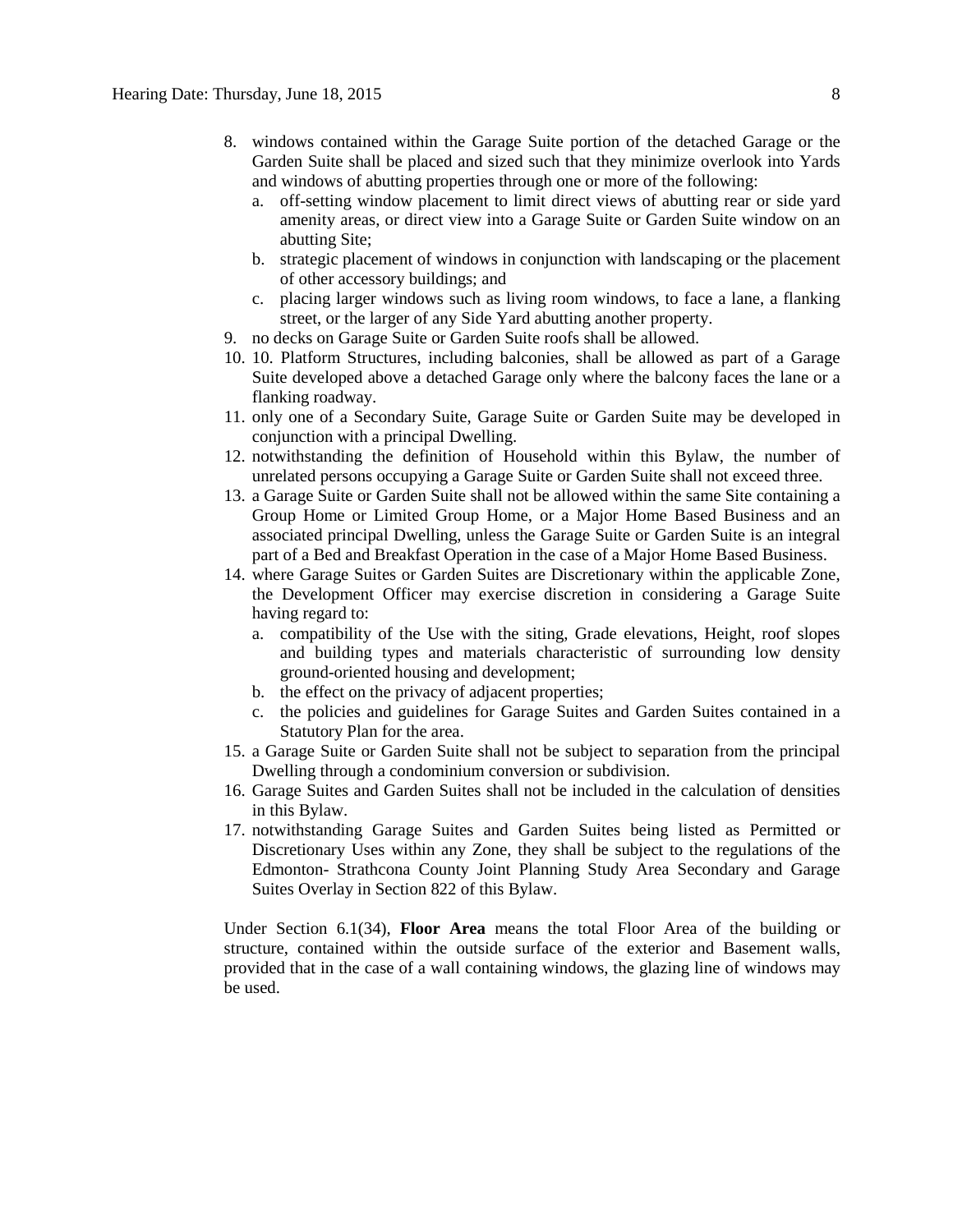Section 814.1 states the purpose of the Mature Neighbourhood Overlay is to ensure that new low density development in Edmonton's mature residential neighbourhoods is sensitive in scale to existing development, maintains the traditional character and pedestrian-friendly design of the streetscape, ensures privacy and sunlight penetration on adjacent properties and provides opportunity for discussion between applicants and neighbouring affected parties when a development proposes to vary the Overlay regulations.

Section 110.1 states the purpose of the RF1 Single Detached Residential Zone is to provide for Single Detached Housing while allowing other forms of small scale housing in the form of Secondary Suites, Semi-detached Housing and Duplex Housing under certain conditions.

#### NOTICE TO APPLICANT/APPELLANT

Provincial legislation requires that the Subdivision and Development Appeal Board issue its official decision in writing within fifteen days of the conclusion of the hearing. Bylaw No. 11136 requires that a verbal announcement of the Board's decision shall be made at the conclusion of the hearing of an appeal, but the verbal decision is not final nor binding on the Board until the decision has been given in writing in accordance with the Municipal Government Act.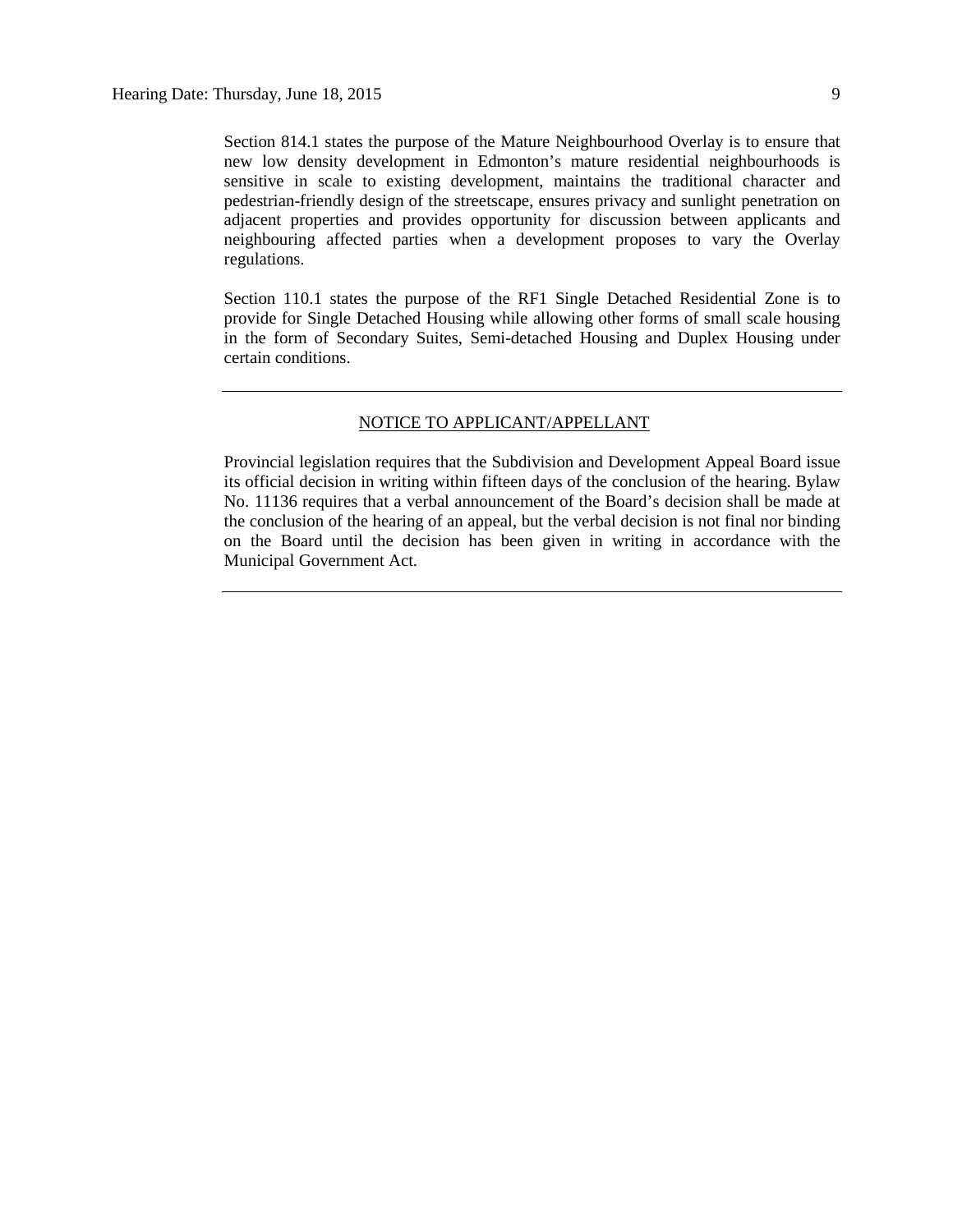

Site Location **Community Contracts** File: SDAB-D-15-128

N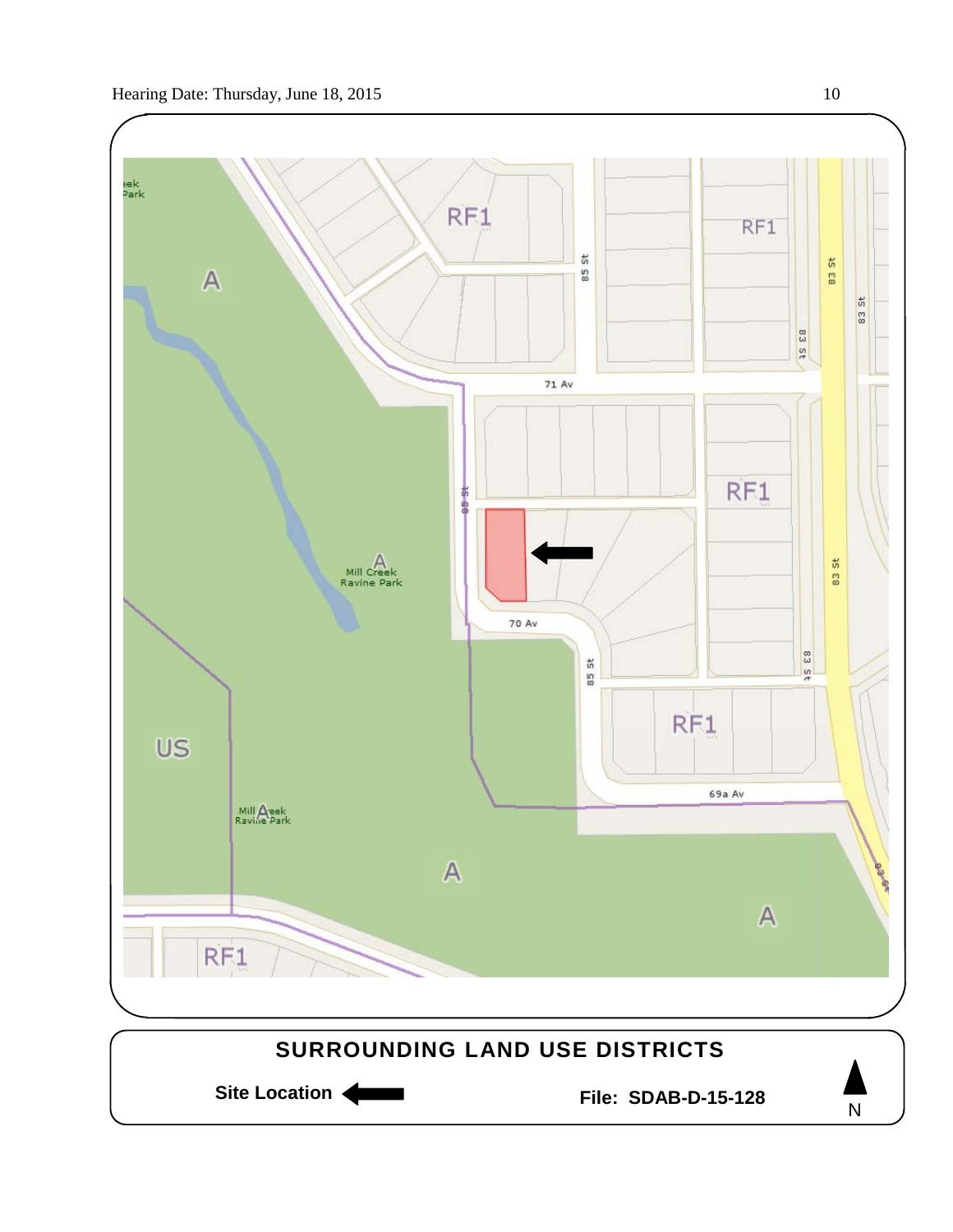#### **ITEM II: 1:00 P.M. FILE: SDAB-D-15-129**

#### AN APPEAL FROM THE DECISION OF THE DEVELOPMENT OFFICER BY AN ADJACENT PROPERTY OWNER

APPELLANT:

APPLICATION NO.: 158972738-007



DATE OF APPEAL: May 2015

MUNICIPAL DESCRIPTION OF SUBJECT PROPERTY: 8321 - 79 Avenue NW

LEGAL DESCRIPTION: Plan 1423526 Blk 12 Lot 16B

STATUTORY PLAN: N/A

APPLICATION TO: Develop a Secondary Suite in the basement of an existing Single Detached House



ZONE: RF3 Small Scale Infill Development Zone

OVERLAY: Mature Neighbourhood Overlay

#### DEVELOPMENT OFFICER'S DECISION

APPROVED - The proposed development is approved subject to the following conditions:

A variance was granted for this Development Permit pursuant to Sections 11.3 and 11.4. Subject to the right of appeal the permit is NOT VALID until the required Notification Period expires (date noted below) in accordance with Sections 21.1 and 17.1.

This Development Permit authorizes the development of a Secondary Suite in the basement of an existing Single Detached House.

The Development shall be in accordance with the stamped, approved drawings.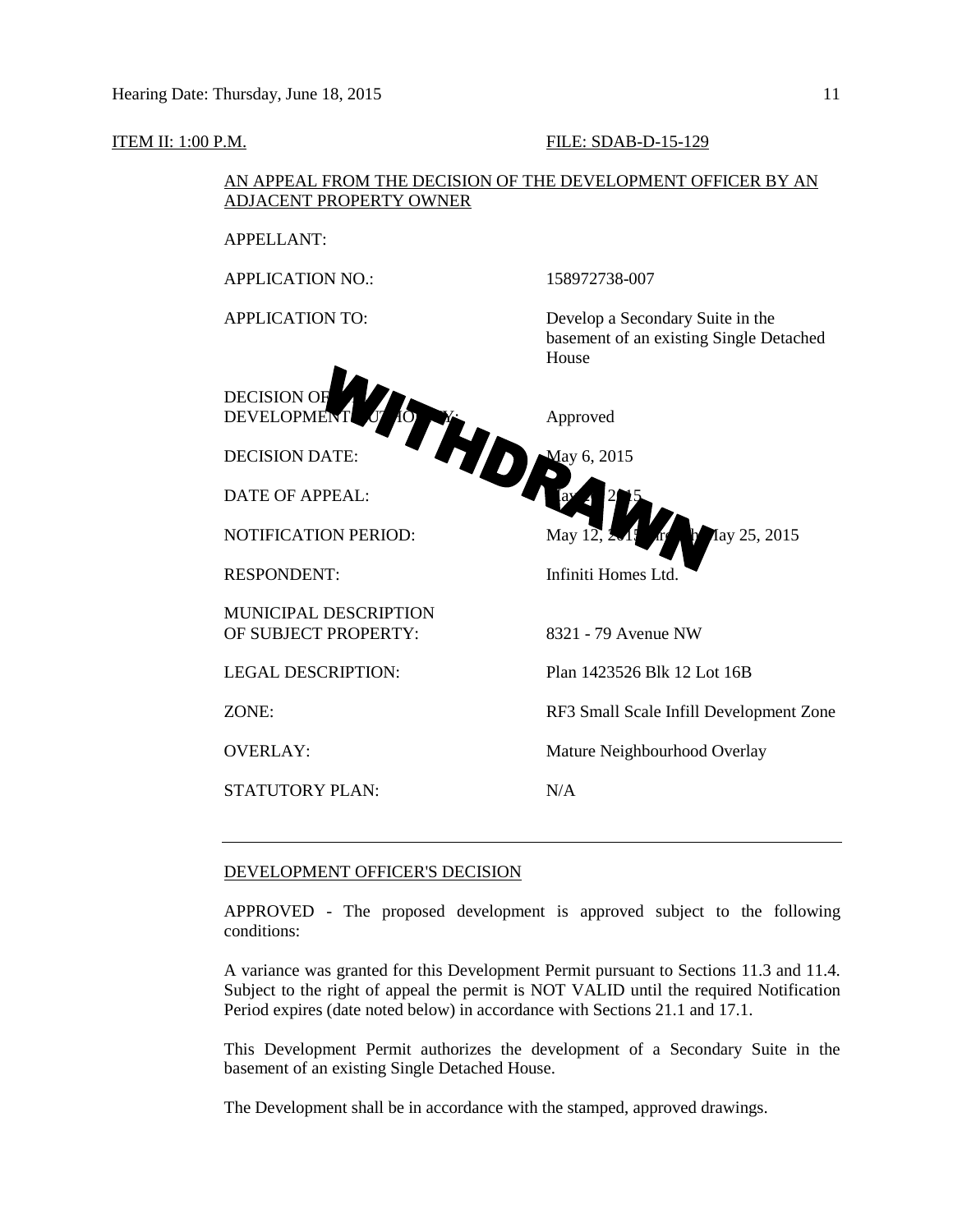A Secondary Suite shall be developed in such a manner that the exterior of the principal building containing the Secondary Suite shall appear as a single Dwelling.

Only one of a Secondary Suite, a Garage Suite or Garden Suite may be developed in conjunction with a principal Dwelling.

A Secondary Suite shall not be developed within the same principal Dwelling containing a Group Home or Limited Group Home, or a Major Home Based Business, unless the Secondary Suite is an integral part of a Bed and Breakfast Operation in the case of a Major Home Based Business.

Notwithstanding the definition of Household within this Bylaw, the number of unrelated persons occupying a Secondary Suite shall not exceed three.

Secondary Suites shall not be included in the calculation of densities in this Bylaw.

The Secondary Suite shall not be subject to separation from the principal Dwelling through a condominium conversion or subdivision.

Locked separation that restricts the nonconsensual movement of persons between each dwelling unit shall be installed.

Single Detached Housing/Semi-detached housing requires 2 parking spaces per dwelling; parking may be in tandem as defined in Section 6.1(100) (Reference Schedule 1 of Section 54.2).

For the Secondary Suite, 1 parking space per 2 Sleeping Units shall be provided in addition to the parking requirements for the primary Dwelling. Tandem Parking is allowed for Secondary Suites and Garage Suites. (Reference Section 54.2(2))

Proposed sleeping units: 1 Required additional parking spaces: 1

The additional proposed off-street parking shall be constructed prior to commencing the use of the Basement as a Secondary Suite.

#### Notes:

An approved Development Permit means that the proposed development has been reviewed only against the provisions of the Edmonton Zoning Bylaw. It does not remove obligations to conform with other legislation, bylaws or land title instruments such as the Municipal Government Act, the ERCB Directive 079, the Edmonton Safety Codes Permit Bylaw or any caveats, covenants or easements that might be attached to the Site. (Reference Section 5.2)

Unless otherwise stated, all above references to section numbers refer to the authority under the Edmonton Zoning Bylaw 12800.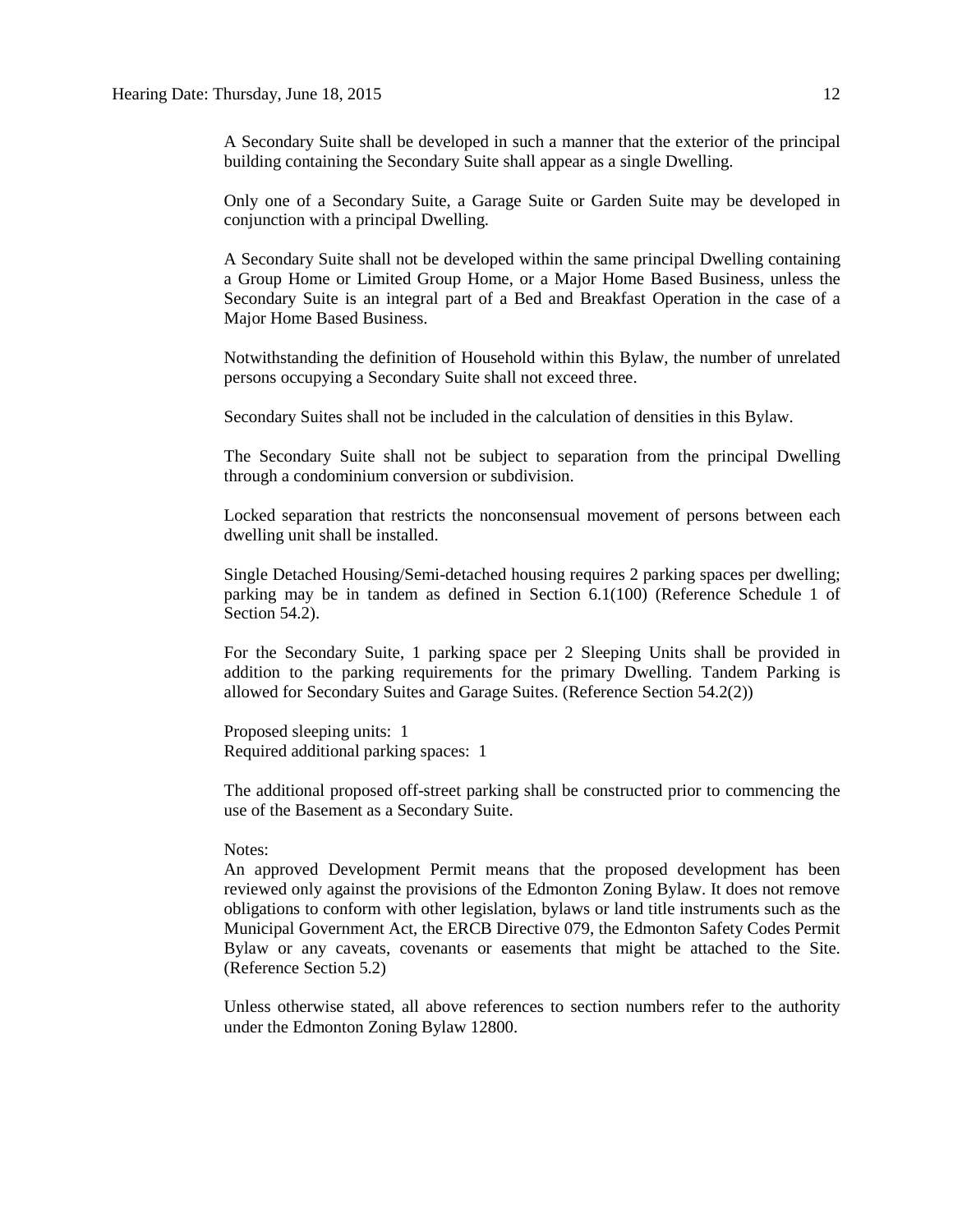Dwelling means a self contained unit comprised of one or more rooms accommodating sitting, sleeping, sanitary facilities, and a principal kitchen for food preparation, cooking, and serving. A Dwelling is used permanently or semi-permanently as a residence for a single Household.

#### Household means:

one or more persons related by blood, adoption, foster care, marriage relationship; or a maximum of three unrelated persons; all living together as a single social and economic housekeeping group and using cooking facilities shared in common. For the purposes of this definition, two people living together in an adult interdependence relationship shall be deemed to be in a marriage relationship and each of the relatives of the parties to an adult interdependence relationship shall be considered to be related to the partners and to the other relatives thereof. One domestic worker or one boarder may be deemed the equivalent of a blood relative.

#### **VARIANCE:**

Section 86.1 relaxed – The minimum Site are for a Single Detached Dwelling containing a Secondary Suite is 360 m2.

Existing Site area: 332.77 m2 Minimum Site area: 360.00 m2 Deficient by: 27.33 m2

#### APPELLANT'S SUBMISSION

This property has already been subdivided into two very narrow lots (8319 and 8321). Approval of this suite, and the anticipated request for approval at 8319, will effectively allow a four-plex development on what was a single family lot. This would not be permitted to be done directly and should not be permitted indirectly and after the fact of the subdivision. There is not sufficient room for proper and safe access to the suite. Pictures will be provided at the hearing. Street parking is already congested, which will be worse when the two new homes, already on one lot, are occupied, and would be unreasonably aggravated if three or four homes are permitted on this site. I understand that this builder is currently in breach of section 41 of the City's Drainage Bylaw and should not be permitted any development approvals until he complies with that bylaw. There is a good reason for this bylaw and the deficiency in size is not marginal, it is very substantial. Additional evidence and reasons will be presented at the hearing.

#### SUBDIVISION AND DEVELOPMENT APPEAL BOARD OFFICER'S COMMENTS

**Secondary Suites** is a Permitted Use in the RF3 Small Scale Infill Development Zone, Section 140.2(7).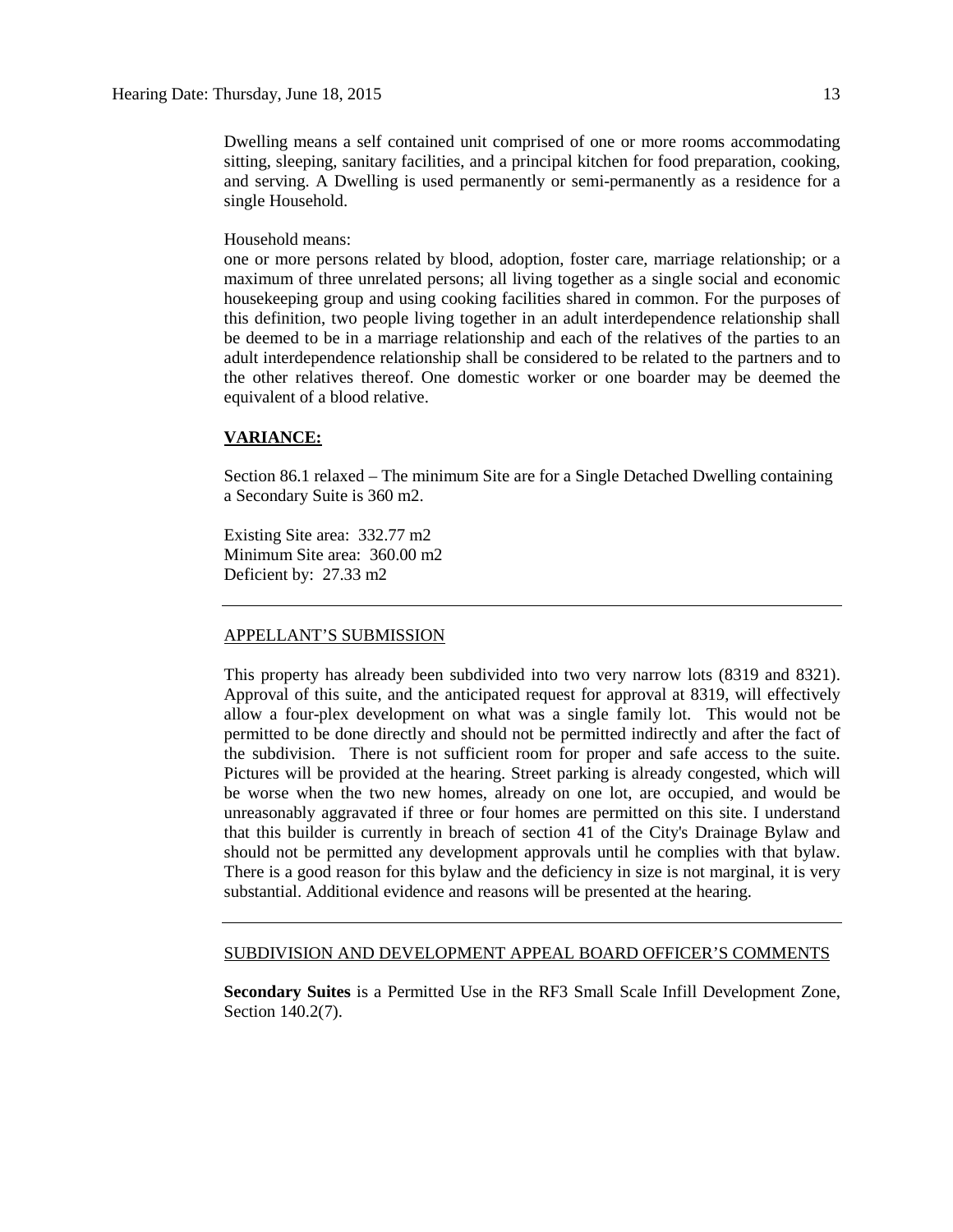Under Section 7.2(7), **Secondary Suite** means development consisting of a Dwelling located within, and Accessory to, a structure in which the principal use is Single Detached Housing. A Secondary Suite has cooking facilities, food preparation, sleeping and sanitary facilities which are physically separate from those of the principal Dwelling within the structure. A Secondary Suite also has an entrance separate from the entrance to the principal Dwelling, either from a common indoor landing or directly from the side or rear of the structure. This Use Class includes the Development or Conversion of Basement space or above-grade space to a separate Dwelling, or the addition of new floor space for a Secondary Suite to an existing Single Detached Dwelling. This Use Class does not include Duplex Housing, Semi-detached Housing, or Apartment Housing, and does not include Garage Suites, Garden Suites, or Lodging Houses.

This application was approved by the Development Officer subject to conditions.

Pursuant to Section 11.3 and 11.4 and subject to the right of appeal to the Subdivision and Development Appeal Board, Section 21.1, the Development Officer granted the following variance:

Section 86(1) states the minimum Site area for a Single Detached Dwelling containing a Secondary Suite is 360 square metres, except in the case of the RR Zone, where it shall be the same as the minimum Site area for the zone.

### **The Development Officer determined the minimum required Site area is 360 square metres. The Development Officer determined that subject site provides a Site area of 332.77 square metres and a relaxation of 27.23 square metres was granted**

The decision of approval by the Development Officer has been appealed by an abutting property owner located at 8317 - 79 Avenue.

The submitted plans indicate that the proposed Suite is located in the Basement level and consists of one bedroom, one bathroom, a kitchen, a recreation room, a laundry closet, and a mechanical room. Access to the Suite is from a separate entrance at the (south) side elevation.

Section 140.4(21) states Secondary Suites shall comply with Section 86 of this Bylaw.

Section 86 states a Secondary Suite shall comply with the following regulations:

- 1. …
- 2. the maximum Floor Area of the Secondary Suite shall be as follows:
	- a. in the case of a Secondary Suite located completely below the first storey of a Single Detached Dwelling (other than stairways or a common landing), the Floor Area (excluding the area covered by stairways) shall not exceed the Floor Area of the first storey of the associated principal Dwelling.
	- b. in the case of a Secondary Suite developed completely or partially above grade, the Floor Area (excluding the area covered by stairways) shall not exceed 40% of the total Floor Area above grade of the building containing the associated principal Dwelling, nor  $70 \text{ m}^2$ , whichever is the lesser.
- 3. the minimum Floor Area for a Secondary Suite shall be not less than  $30 \text{ m}^2$ .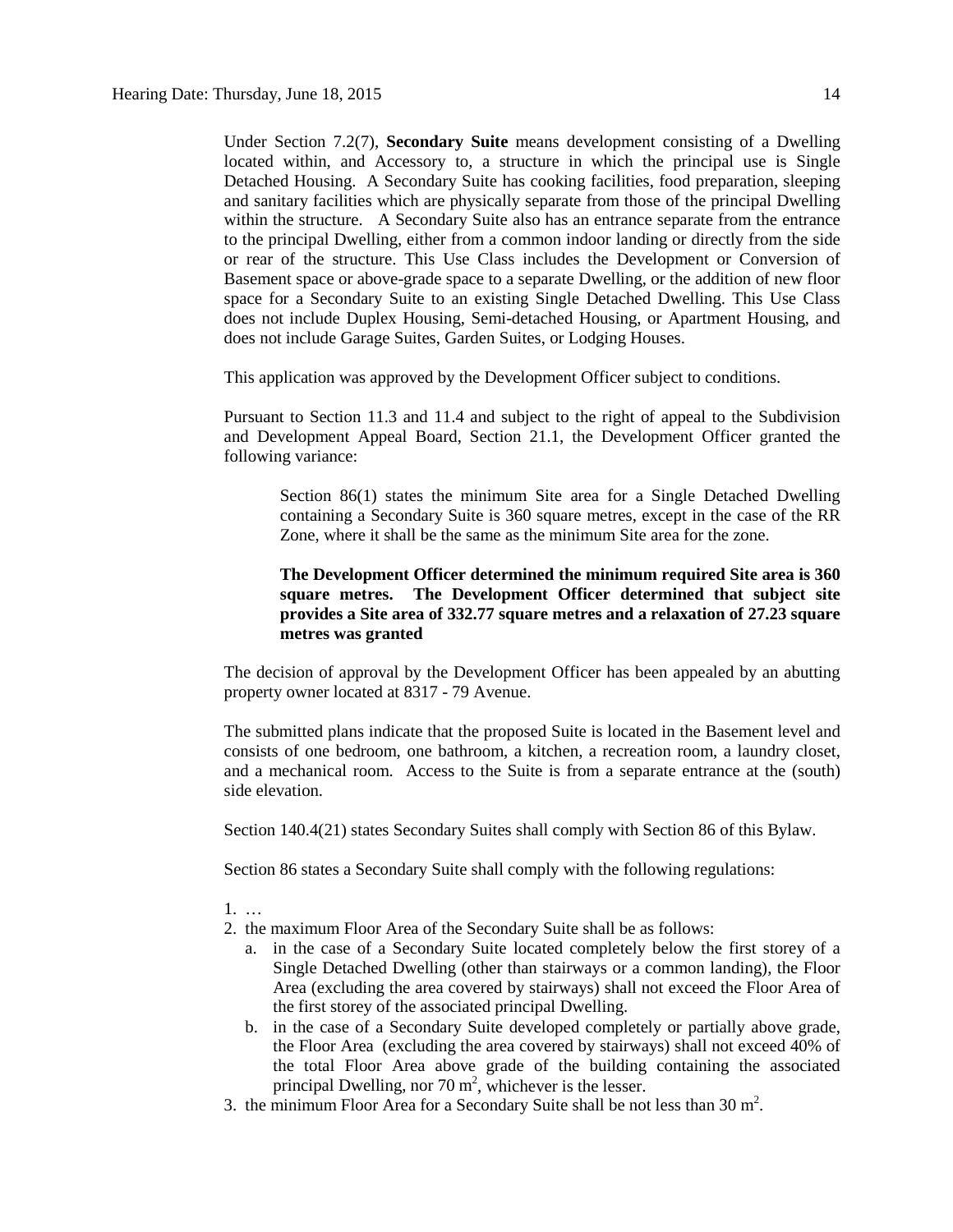- 4. a Secondary Suite shall be developed in such a manner that the exterior of the principal building containing the Secondary Suite shall appear as a single Dwelling.
- 5. only one of a Secondary Suite, a Garage Suite or Garden Suite may be developed in conjunction with a principal Dwelling.
- 6. a Secondary Suite shall not be developed within the same principal Dwelling containing a Group Home or Limited Group Home, or a Major Home Based Business, unless the Secondary Suite is an integral part of a Bed and Breakfast Operation in the case of a Major Home Based Business;
- 7. notwithstanding the definition of Household within this Bylaw, the number of unrelated persons occupying a Secondary Suite shall not exceed three.
- 8. the Secondary Suite shall not be subject to separation from the principal Dwelling through a condominium conversion or subdivision.
- 9. Secondary Suites shall not be included in the calculation of densities in this Bylaw.
- 10. notwithstanding Secondary Suites being listed as Permitted or Discretionary Uses within any Zone, they shall be subject to the regulations of the Edmonton-Strathcona County Joint Planning Study Area Secondary, Garage and Garden Suites Overlay in Section 822 of this Bylaw.

Section 814.1 states the purpose of the Mature Neighbourhood Overlay is to ensure that new low density development in Edmonton's mature residential neighbourhoods is sensitive in scale to existing development, maintains the traditional character and pedestrian-friendly design of the streetscape, ensures privacy and sunlight penetration on adjacent properties and provides opportunity for discussion between applicants and neighbouring affected parties when a development proposes to vary the Overlay regulations.

Section 140.1 states the purpose of the zone is to provide for Single Detached Housing and Semi-detached Housing while allowing small scale conversion and infill redevelopment to buildings containing up to four Dwellings, and including Secondary Suites under certain conditions.

#### NOTICE TO APPLICANT/APPELLANT

Provincial legislation requires that the Subdivision and Development Appeal Board issue its official decision in writing within fifteen days of the conclusion of the hearing. Bylaw No. 11136 requires that a verbal announcement of the Board's decision shall be made at the conclusion of the hearing of an appeal, but the verbal decision is not final nor binding on the Board until the decision has been given in writing in accordance with the Municipal Government Act.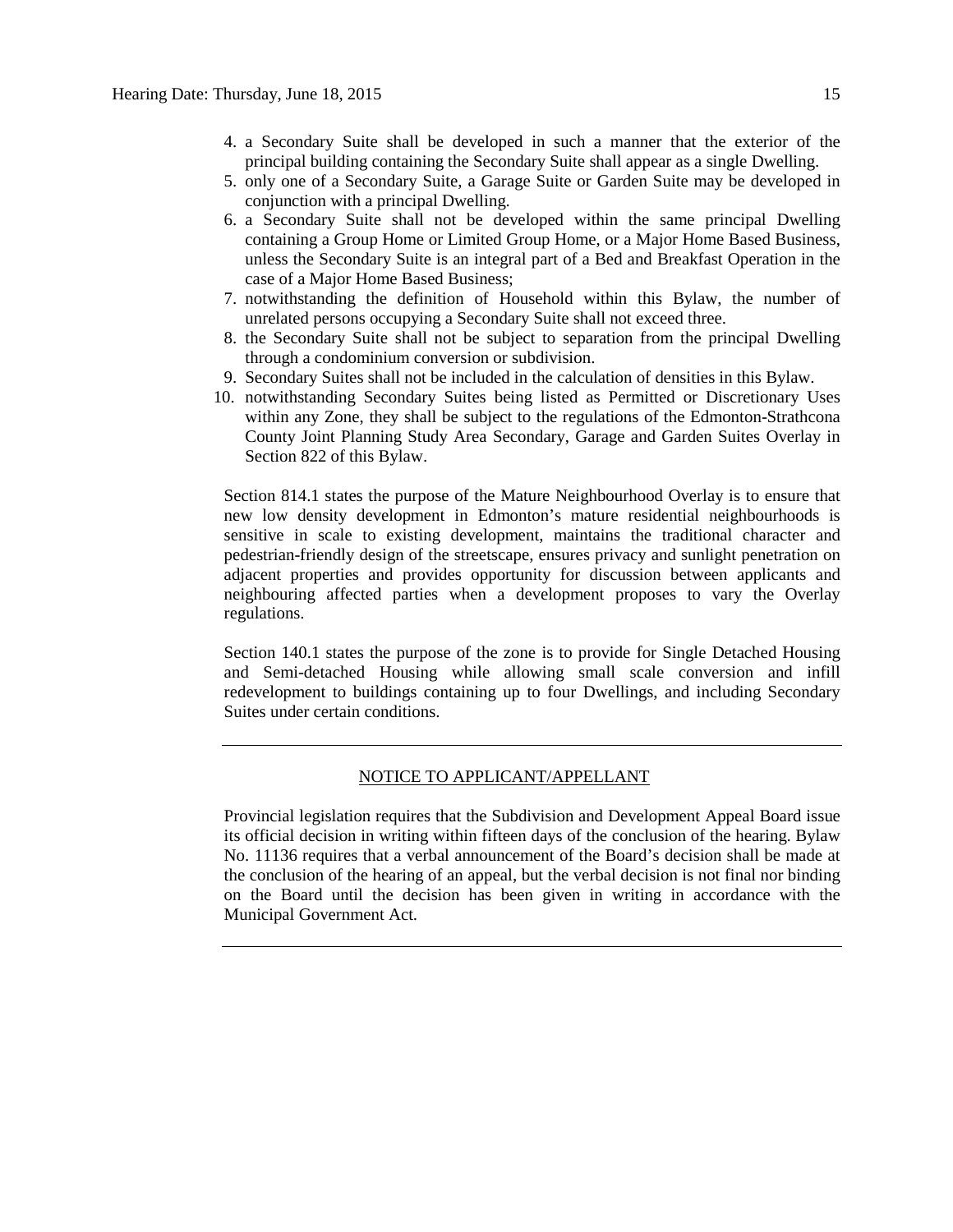